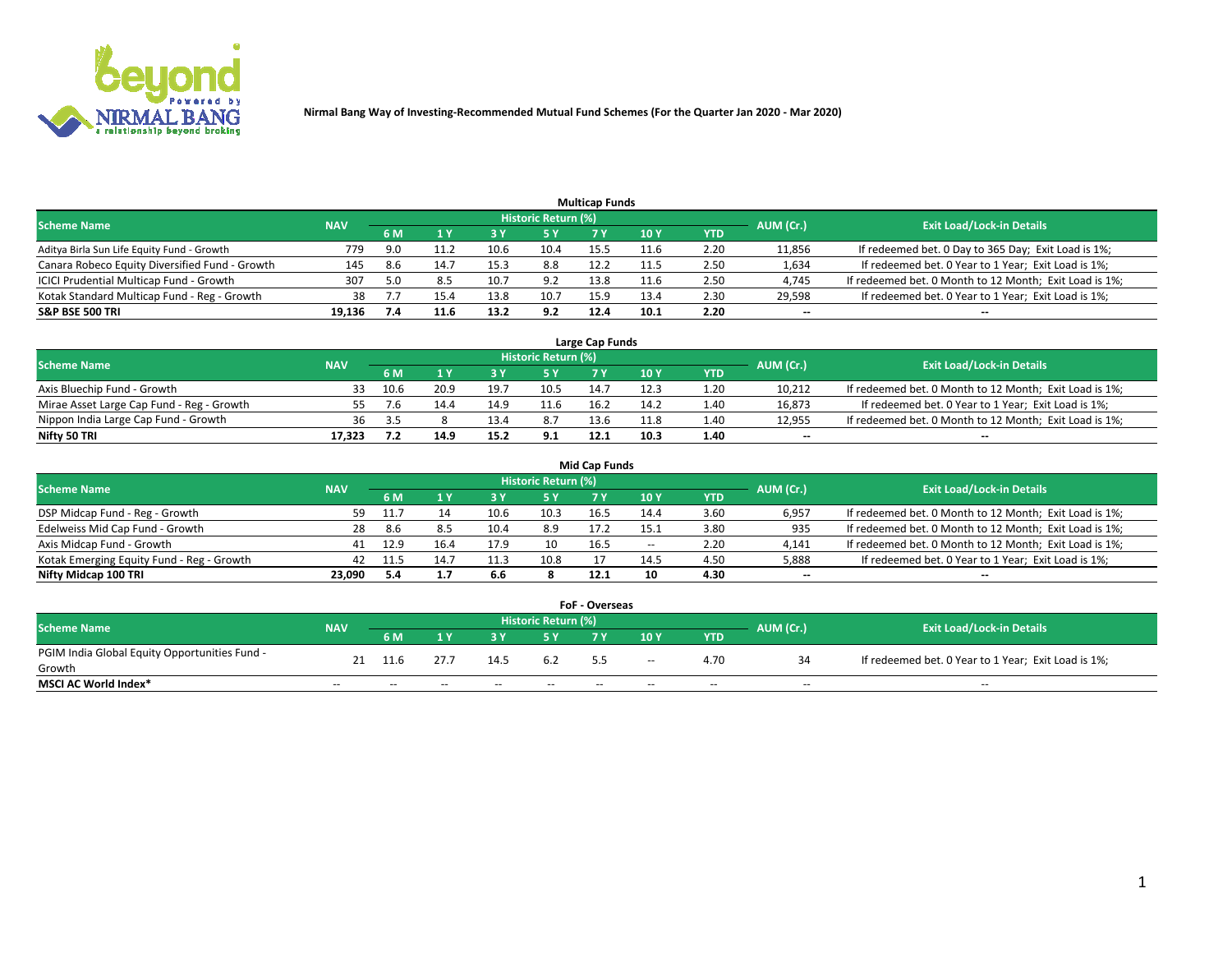

| Large & Midcap<br>Historic Return (%)            |            |      |      |      |      |      |                 |      |           |                                                     |  |  |  |  |
|--------------------------------------------------|------------|------|------|------|------|------|-----------------|------|-----------|-----------------------------------------------------|--|--|--|--|
| <b>Scheme Name</b>                               | <b>NAV</b> | 6 M  |      |      |      |      | 10 <sub>Y</sub> | YTD  | AUM (Cr.) | <b>Exit Load/Lock-in Details</b>                    |  |  |  |  |
| Canara Robeco Emerging Equities - Growth         | 100        | 8.4  |      | 13.5 | 11.7 |      | 17.             | 3.00 | 5,339     | If redeemed bet. 0 Year to 1 Year; Exit Load is 1%; |  |  |  |  |
| Invesco India Growth Opportunities Fund - Growth |            | 10.0 | 13.9 | 14.7 | 10.5 | 14.8 | 12.3            | 1.70 | 2,239     | If redeemed bet. 0 Year to 1 Year; Exit Load is 1%; |  |  |  |  |
| Principal Emerging Bluechip Fund - Growth        | 111        | 9.4  | 10.3 | 11.5 | 10.8 |      | 14.3            | 2.40 | 2,117     | If redeemed bet. 0 Year to 1 Year; Exit Load is 1%; |  |  |  |  |
| NIFTY Large Midcap 250 TRI                       | 7.623      |      | 9.4  | 12.7 | 9.9  | 13.8 |                 | 2.80 | $\sim$    | $- -$                                               |  |  |  |  |

| <b>Focused Funds</b>             |            |            |      |      |                     |      |       |      |           |                                                        |  |  |  |
|----------------------------------|------------|------------|------|------|---------------------|------|-------|------|-----------|--------------------------------------------------------|--|--|--|
| <b>Scheme Name</b>               | <b>NAV</b> |            |      |      | Historic Return (%) |      |       |      |           | <b>Exit Load/Lock-in Details</b>                       |  |  |  |
|                                  |            | <b>6 M</b> |      |      |                     |      | 10 Y  | YTD  | AUM (Cr.) |                                                        |  |  |  |
| Axis Focused 25 Fund - Growth    |            | 11.8       | 20.3 | 18.6 | 12.6                | 14.6 | $- -$ | 1.70 | 9.110     | If redeemed bet. 0 Month to 12 Month; Exit Load is 1%; |  |  |  |
| SBI Focused Equity Fund - Growth | 156        | . a -      | 19.7 |      |                     | 14.2 | 16.3  | 1.60 | 6.924     | If redeemed bet. 0 Year to 1 Year; Exit Load is 1%;    |  |  |  |
| <b>S&amp;P BSE 500 TRI</b>       | 19.136     |            | 11.6 | 13.2 | 9.2                 | 12.4 | 10.1  | 2.20 | $\sim$    | $- -$                                                  |  |  |  |

| <b>Small Cap Funds</b>                         |            |      |        |                     |           |        |       |            |           |                                                     |  |  |  |  |
|------------------------------------------------|------------|------|--------|---------------------|-----------|--------|-------|------------|-----------|-----------------------------------------------------|--|--|--|--|
| <b>Scheme Name</b>                             | <b>NAV</b> |      |        | Historic Return (%) |           |        |       |            |           | <b>Exit Load/Lock-in Details</b>                    |  |  |  |  |
|                                                |            | 6 M  |        |                     | <b>5Y</b> |        | 10Y   | <b>YTD</b> | AUM (Cr.) |                                                     |  |  |  |  |
| Franklin India Smaller Companies Fund - Growth | 52         |      |        | 4.1                 | 6.7       |        | 14.4  | 4.50       | 6,929     | If redeemed bet. 0 Year to 1 Year; Exit Load is 1%; |  |  |  |  |
| HDFC Small Cap Fund - Growth                   | 40         | -1   | $-5.4$ | 10.3                |           |        | 11.4  | 4.90       | 9,233     | If redeemed bet. 0 Year to 1 Year; Exit Load is 1%; |  |  |  |  |
| L&T Emerging Businesses Fund - Reg - Growth    | 24         | -3.5 | $-1.9$ | 9.4                 | 10.8      | $\sim$ | $- -$ | 5.10       | 5,941     | If redeemed bet. 0 Year to 1 Year; Exit Load is 1%; |  |  |  |  |
| SBI Small Cap Fund - Growth                    | 55.        | 9.5  | 10.7   | 14.6                | 13.6      | 22.8   | 17.5  | 3.20       | 3,156     | If redeemed bet. 0 Year to 1 Year; Exit Load is 1%; |  |  |  |  |
| Nifty Smallcap 100 TRI                         | 7.651      | 4.0  | $-2.3$ | 0.7                 |           | 8.3    | 6.6   | 6.80       | $\sim$    | $- -$                                               |  |  |  |  |

## **ELSS Schemes (Tax Saving u/s 80-C)**

| <b>Scheme Name</b>                           | <b>NAV</b> |      |      | <b>Historic Return (%)</b> |               |       |        |      | AUM (Cr.) | <b>Exit Load/Lock-in Details</b> |
|----------------------------------------------|------------|------|------|----------------------------|---------------|-------|--------|------|-----------|----------------------------------|
|                                              |            | 6 M  | 4 Y  | 73 Y                       | <b>5Y</b>     | 7 Y   | $-10V$ | YTD  |           |                                  |
| Aditya Birla Sun Life Tax Relief 96 - Growth | 33         | 8.9  | 7.4  |                            | 9.4           | 15.4  |        | 1.60 | 10,029    | Nil                              |
| Axis Long Term Equity Fund - Growth          | 50         | 10.5 | 20   | 17.4                       | 10.9          | 18.8  | 17.4   | 1.40 | 21,473    | Nil                              |
| Canara Robeco Equity Tax Saver Fund - Growth | 70         |      |      |                            | -8.4          | 12.6  |        | 1.80 | 1,005     | Nil                              |
| Invesco India Tax Plan - Growth              | 55         | 8.7  | 11.8 |                            | 9.9           | 15.3  | 13.4   | 1.70 | 988       | Nil                              |
| Mirae Asset Tax Saver Fund - Reg - Growth    | 20         | 10.0 | 17.4 |                            | $\sim$ $\sim$ | $- -$ | --     | 2.60 | 3,066     | Nil                              |
| S&P BSE 200 TRI                              | 6.192      |      | 12.6 | 13.9                       | 9.4           | 12.5  | 10.3   | 1.90 | $\sim$    | $- -$                            |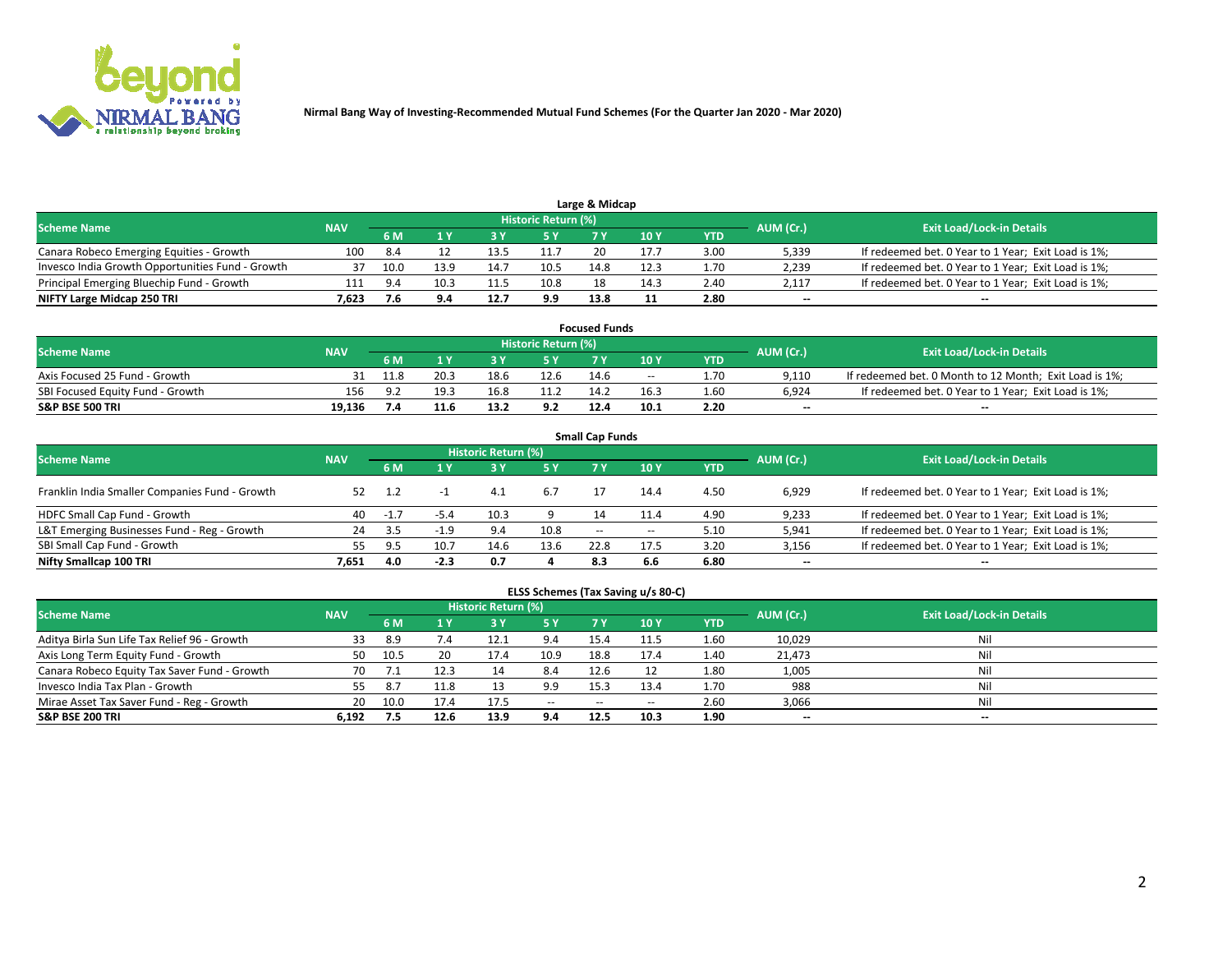

| <b>Contra/Value Fund</b>                                                                                        |        |      |      |      |      |      |      |      |        |                                                     |  |  |  |  |
|-----------------------------------------------------------------------------------------------------------------|--------|------|------|------|------|------|------|------|--------|-----------------------------------------------------|--|--|--|--|
| <b>Historic Return (%)</b><br><b>Exit Load/Lock-in Details</b><br>AUM (Cr.)<br><b>Scheme Name</b><br><b>NAV</b> |        |      |      |      |      |      |      |      |        |                                                     |  |  |  |  |
|                                                                                                                 |        | 6 M  |      |      | 5 Y  | 7 V  | 10Y  | YTD  |        |                                                     |  |  |  |  |
| Kotak India EQ Contra Fund - Reg - Growth                                                                       | 56     | -8.6 | 13.5 | 14.9 | 9.6  |      | 10.7 | 2.50 | 882    | If redeemed bet. 0 Year to 1 Year; Exit Load is 1%; |  |  |  |  |
| Invesco India Contra Fund - Growth                                                                              | 50     |      |      | 13.7 | 10.7 | 15.9 | 12.5 | 2.70 | 4,596  | If redeemed bet. 0 Year to 1 Year; Exit Load is 1%; |  |  |  |  |
| UTI Value Opportunities Fund - Growth                                                                           | 66     | 9.6  | 12.9 | 11.4 | -6.1 | 10.7 | 10.4 | 2.40 | 4,560  | If redeemed bet. 0 Year to 1 Year; Exit Load is 1%; |  |  |  |  |
| Nippon India Value Fund - Growth                                                                                |        | 4.2  |      | 11.4 |      | 12.1 | 10.2 | 1.70 | 3,133  | If redeemed bet. 0 Year to 1 Year; Exit Load is 1%; |  |  |  |  |
| <b>S&amp;P BSE 500 TRI</b>                                                                                      | 19.136 |      | 11.6 | 13.2 | 9.2  | 12.4 | 10.1 | 2.20 | $\sim$ | $- -$                                               |  |  |  |  |

| Sector/Thematic                                                           |            |      |      |                          |       |       |                          |            |                          |                                                        |  |  |  |  |
|---------------------------------------------------------------------------|------------|------|------|--------------------------|-------|-------|--------------------------|------------|--------------------------|--------------------------------------------------------|--|--|--|--|
| <b>Scheme Name</b>                                                        | <b>NAV</b> |      |      | Historic Return (%)      |       |       |                          |            | AUM (Cr.)                | <b>Exit Load/Lock-in Details</b>                       |  |  |  |  |
|                                                                           |            | 6 M  | 1 Y  | 73 Y                     | 5 Y   | 7 Y   | 10Y                      | <b>YTD</b> |                          |                                                        |  |  |  |  |
| Canara Robeco Consumer Trends Fund - Reg -<br>Growth                      | 43         | 12.4 | 14.3 | 16.4                     | 11.2  | 14.7  | 14.7                     | 1.60       | 374                      | If redeemed bet. 0 Year to 1 Year; Exit Load is 1%;    |  |  |  |  |
| Mirae Asset Great Consumer Fund - Growth                                  | 38         | 14.7 | 12.3 | 18.4                     | 12.1  | 15.9  | $\overline{\phantom{a}}$ | 3.10       | 961                      | If redeemed bet. 0 Year to 1 Year; Exit Load is 1%;    |  |  |  |  |
| ICICI Prudential Technology Fund - Growth                                 | 61         |      | 4.3  | 16                       | 7.6   | 16.3  | 15.2                     | 5.00       | 409                      | If redeemed bet. 0 Day to 15 Day; Exit Load is 1%;     |  |  |  |  |
| Nippon India Pharma Fund - Growth                                         | 155        | 9.3  | 1.9  | 5.3                      | 4.2   | 12.3  | 13.4                     | 2.10       | 2,417                    | If redeemed bet. 0 Year to 1 Year; Exit Load is 1%;    |  |  |  |  |
| BNP Paribas India Consumption Fund - Reg - Growth                         | 13         | 14.6 | 21.4 | $\overline{\phantom{a}}$ | $- -$ | $- -$ | $- -$                    | 2.80       | 467                      | If redeemed bet. 0 Month to 12 Month; Exit Load is 1%; |  |  |  |  |
| ICICI Prudential Banking and Financial Services Fund -<br>Retail - Growth | 71         | 5.4  | 14.3 | 16.7                     | 13.1  |       | 17.1                     | 1.60       | 3,592                    | If redeemed bet. 0 Day to 15 Day; Exit Load is 1%;     |  |  |  |  |
| <b>S&amp;P BSE 500 TRI</b>                                                | 19.136     | 7.4  | 11.6 | 13.2                     | 9.2   | 12.4  | 10.1                     | 2.20       | $\overline{\phantom{a}}$ | $\overline{\phantom{a}}$                               |  |  |  |  |

| <b>Dynamic Asset Allocation Funds</b>                      |            |     |      |                     |               |      |                 |            |                          |                                                          |  |  |  |
|------------------------------------------------------------|------------|-----|------|---------------------|---------------|------|-----------------|------------|--------------------------|----------------------------------------------------------|--|--|--|
| <b>Scheme Name</b>                                         | <b>NAV</b> |     |      | Historic Return (%) |               |      |                 |            | AUM (Cr.)                | <b>Exit Load/Lock-in Details</b>                         |  |  |  |
|                                                            |            | 6 M |      | 3 Y                 | 5 Y           | 7 Y  | 10 <sub>Y</sub> | <b>YTD</b> |                          |                                                          |  |  |  |
| ICICI Prudential Balanced Advantage Fund - Reg -<br>Growth | 39         | 7.2 |      | 10.2                | 9.1           | 11.9 | 11.9            | 0.90       | 28,528                   | If redeemed bet. 0 Year to 1 Year; Exit Load is 1%;      |  |  |  |
| Invesco India Dynamic Equity Fund - Growth                 | 30         | 3.5 | 9.4  | 9.3                 | 7.9           | 11.5 | 9.9             | 0.30       | 893                      | If redeemed bet. 0 Month to 3 Month; Exit Load is 0.25%; |  |  |  |
| Nippon India Balanced Advantage Fund - Growth              | 95         | 4.0 | Q    | 10.4                | 7.7           |      | 10.3            | 1.20       | 2,694                    | If redeemed bet. 0 Month to 12 Month; Exit Load is 1%;   |  |  |  |
| HDFC Balanced Advantage Fund - Growth                      | 205        | 1.4 | 8.1  | 11.8                | 8.7           | 11.1 | 10.6            | 1.40       | 44,498                   | If redeemed bet. 0 Year to 1 Year; Exit Load is 1%;      |  |  |  |
| SBI Dynamic Asset Allocation Fund - Reg - Growth           | 14         | 5.2 | 6.7  | 10.3                | $\sim$ $\sim$ | --   | --              | 1.20       | 677                      | If redeemed bet. 0 Month to 12 Month; Exit Load is 1%;   |  |  |  |
| NIFTY 50 Hybrid Composite Debt 65:35 Index                 | 10,674     | 5.8 | 13.7 | 12.4                | a             | 10.9 | 9.8             | 1.10       | $\overline{\phantom{a}}$ | $\overline{\phantom{m}}$                                 |  |  |  |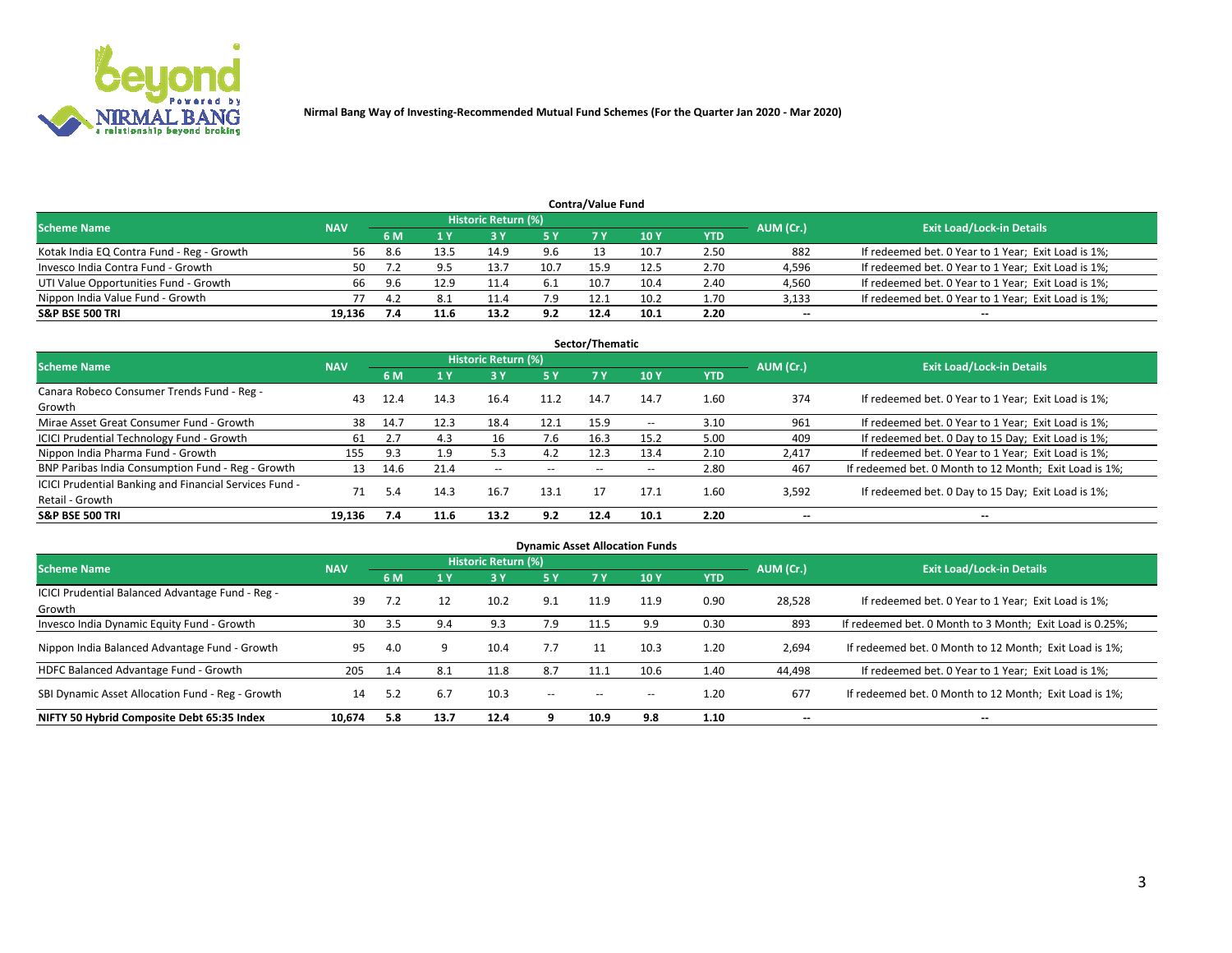

| <b>Hybrid Aggressive</b>                                                                                        |        |     |      |      |        |                          |       |      |                          |                                                        |  |  |  |  |
|-----------------------------------------------------------------------------------------------------------------|--------|-----|------|------|--------|--------------------------|-------|------|--------------------------|--------------------------------------------------------|--|--|--|--|
| <b>Historic Return (%)</b><br><b>Exit Load/Lock-in Details</b><br>AUM (Cr.)<br><b>Scheme Name</b><br><b>NAV</b> |        |     |      |      |        |                          |       |      |                          |                                                        |  |  |  |  |
|                                                                                                                 |        | 6 M |      |      |        |                          | 10Y   | YTD  |                          |                                                        |  |  |  |  |
| ICICI Prudential Equity & Debt Fund - Growth                                                                    | 143    |     | 10.8 | 9.7  | 9.2    | 13.8                     | 13.3  | 1.80 | 23,073                   | If redeemed bet. 0 Year to 1 Year; Exit Load is 1%;    |  |  |  |  |
| Mirae Asset Hybrid - Equity Fund - Reg - Growth                                                                 | 16     | 6.3 | 13.4 | 12.5 | $\sim$ | $\overline{\phantom{a}}$ | $- -$ | 1.20 | 3,190                    | If redeemed bet. 0 Year to 1 Year; Exit Load is 1%;    |  |  |  |  |
| SBI Equity Hybrid Fund - Growth                                                                                 | 147    |     | 15.2 | 12.8 | 9.7    | 14.2                     | 11.7  | 1.10 | 31,620                   | If redeemed bet. 0 Month to 12 Month; Exit Load is 1%; |  |  |  |  |
| Canara Robeco Equity Hybrid Fund - Growth                                                                       | 171    |     | 13.4 |      |        |                          | 12.1  | 1.80 | 2,824                    | If redeemed bet. 0 Year to 1 Year; Exit Load is 1%;    |  |  |  |  |
| NIFTY 50 Hybrid Composite Debt 65:35 Index                                                                      | 10,674 | 5.8 | 13.7 | 12.4 |        | 10.9                     | 9.8   | 1.10 | $\overline{\phantom{a}}$ | $- -$                                                  |  |  |  |  |

|                                            |            |            |                                  |     |                | <b>Arbitrage Fund</b> |            |        |                                                          |
|--------------------------------------------|------------|------------|----------------------------------|-----|----------------|-----------------------|------------|--------|----------------------------------------------------------|
| <b>Scheme Name</b>                         | <b>NAV</b> | AUM (Cr.)  | <b>Exit Load/Lock-in Details</b> |     |                |                       |            |        |                                                          |
|                                            |            | 1 M.       | 3 M                              | 6 M | 1 <sub>V</sub> |                       | <b>YTD</b> |        |                                                          |
| IDFC Arbitrage Fund - Reg - Growth         | 24         | <b>4</b> : |                                  |     |                |                       | 6.10       | 11,944 | If redeemed bet. 0 Month to 1 Month; Exit Load is 0.25%; |
| Kotak Equity Arbitrage Fund - Reg - Growth | 28         | -4.3       | 4.6                              |     | b.Z            |                       | 5.80       | 17,486 | If redeemed bet. 0 Day to 30 Day; Exit Load is 0.25%;    |
| Nippon India Arbitrage Fund - Growth       | 20         | 40         |                                  |     |                |                       | 5.90       | 10.528 | If redeemed bet. 0 Month to 1 Month; Exit Load is 0.25%; |

|                                          |            |           |                                  |                          |                          | <b>Equity Saver</b> |               |            |                          |                                                        |
|------------------------------------------|------------|-----------|----------------------------------|--------------------------|--------------------------|---------------------|---------------|------------|--------------------------|--------------------------------------------------------|
| Scheme Name                              | <b>NAV</b> | AUM (Cr.) | <b>Exit Load/Lock-in Details</b> |                          |                          |                     |               |            |                          |                                                        |
|                                          |            | 6 M       |                                  |                          | 5 Y                      |                     | $\sqrt{10}$ Y | <b>YTD</b> |                          |                                                        |
| Axis Equity Saver Fund - Reg - Growth    |            |           | 9.6                              | $\alpha$                 | $\sim$                   | $- -$               | $- -$         | 1.10       | 812                      | If redeemed bet. 0 Month to 12 Month; Exit Load is 1%; |
| Kotak Equity Savings Fund - Reg - Growth |            | 5.በ       | 8.b                              |                          |                          | $\sim$ $\sim$       | $- -$         | 0.60       | 1,843                    | If redeemed bet. 0 Year to 1 Year; Exit Load is 1%;    |
| CRISIL Hybrid 50+50 - Moderate Index*    |            | $-$       | $-$                              | $\overline{\phantom{a}}$ | $\overline{\phantom{a}}$ | $\sim$              | --            | $- -$      | $\overline{\phantom{a}}$ | $- -$                                                  |

| <b>Liauid Funds</b>              |            |      |     |                            |     |                                                |            |                 |                          |                                  |  |  |  |
|----------------------------------|------------|------|-----|----------------------------|-----|------------------------------------------------|------------|-----------------|--------------------------|----------------------------------|--|--|--|
| <b>Scheme Name</b>               | <b>NAV</b> |      |     | <b>Historic Return (%)</b> |     |                                                | <b>YTM</b> | Avg             | AUM (Cr.)                | <b>Exit Load/Lock-in Details</b> |  |  |  |
|                                  |            | 1 W. | 2 W | 1 M                        | 3N  | 1 Y                                            |            | <b>Maturity</b> |                          |                                  |  |  |  |
| Axis Liquid Fund - Growth        | 2.167      | 4.4  |     |                            | 5.2 |                                                | 5.26       | $\sim$          | 29.119                   | *Ref Footnote                    |  |  |  |
| IDFC Cash Fund - Reg - Growth    | 2.364      | 4.2  |     |                            | 4.9 | 6.2                                            | 5.09       | 0.13            | 10,312                   | *Ref Footnote                    |  |  |  |
| Kotak Liquid Fund - Reg - Growth | 3,955      | 4.3  |     | 4.9                        |     |                                                | 5.28       | 0.14            | 27,114                   | *Ref Footnote                    |  |  |  |
| <b>CRISIL Liquid Fund Index</b>  | $\sim$     | 4.9  | 5.3 | 5.t                        | 5.6 | $\hspace{0.1mm}-\hspace{0.1mm}-\hspace{0.1mm}$ | --         | $\sim$          | $\overline{\phantom{a}}$ | $\sim$                           |  |  |  |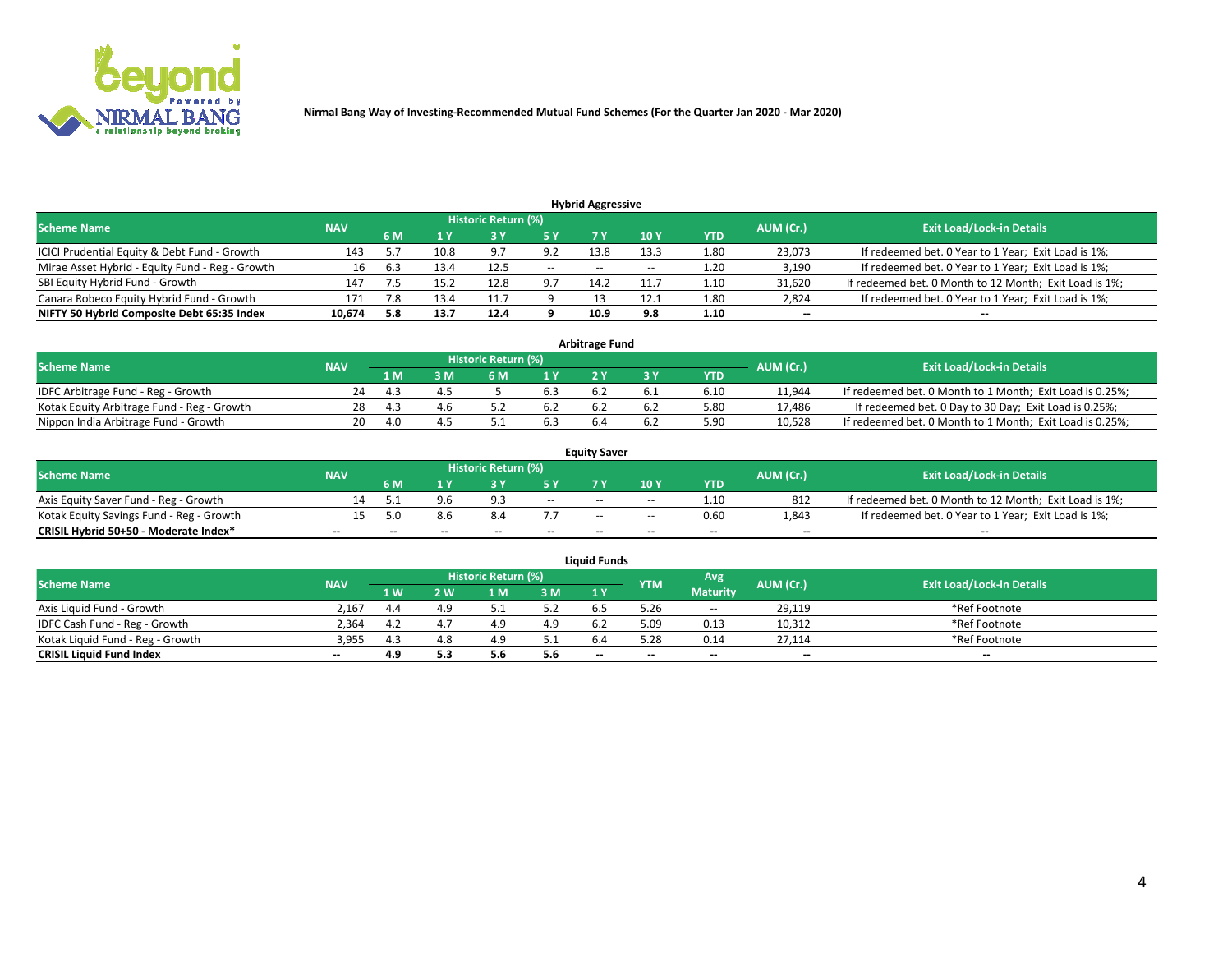

|                                               |            |     |     |                     |        | <b>Ultra Short Fund</b> |            |                 |           |                                  |
|-----------------------------------------------|------------|-----|-----|---------------------|--------|-------------------------|------------|-----------------|-----------|----------------------------------|
| <b>Scheme Name</b>                            | <b>NAV</b> |     |     | Historic Return (%) |        |                         | <b>YTM</b> | 'Avg            | AUM (Cr.) | <b>Exit Load/Lock-in Details</b> |
|                                               |            | 1 M | ßΜ  | 6 M                 | 1Y     | <b>3Y</b>               |            | <b>Maturity</b> |           |                                  |
| IDFC Ultra Short Term Fund - Reg - Growth     |            |     |     |                     | 7.9    | --                      | 5.78       | 0.41            | 4,408     | Nil                              |
| Sundaram Ultra Short Term Fund - Reg - Growth | 10         | 4.0 | 4.9 | 5.8                 | $\sim$ | --                      | ∕ د.د      | 0.29            | 362       | Nil                              |
| L&T Ultra Short Term Fund - Growth            | 32         | 5.0 | 5.6 | 6.6                 |        |                         |            | 0.49            | 2.454     | Nil                              |
| <b>NIFTY Ultra Short Duration Debt Index</b>  | 4,007      | 5.9 | 6.3 |                     | 7.7    |                         | $\sim$     | $-$             | $\sim$    | $\sim$                           |

| <b>Money Market Fund</b>                                   |            |     |     |                     |       |    |            |                 |           |                                  |  |  |  |
|------------------------------------------------------------|------------|-----|-----|---------------------|-------|----|------------|-----------------|-----------|----------------------------------|--|--|--|
| <b>Scheme Name</b>                                         | <b>NAV</b> |     |     | Historic Return (%) |       |    | <b>YTM</b> | 'Avg            | AUM (Cr.) | <b>Exit Load/Lock-in Details</b> |  |  |  |
|                                                            |            | 1 M | 3 M | 6 M                 | 1 Y   | 3Y |            | <b>Maturity</b> |           |                                  |  |  |  |
| Aditya Birla Sun Life Money Manager Fund - Reg -<br>Growth | 265        |     | 5.9 |                     | 7.9   |    | 5.91       | 0.39            | 10,878    | Nil                              |  |  |  |
| Franklin India Savings Fund - Growth                       |            |     |     |                     | 8.3   |    | 5.75       | 0.38            | 4,724     | Nil                              |  |  |  |
| Nippon India Money Market Fund - Growth                    | 2,995      |     | b.l |                     |       |    | 5.55       | 0.30            | 3,805     | Nil                              |  |  |  |
| <b>CRISIL Liquid Fund Index</b>                            | $- -$      | 5.6 | 5.6 |                     | $- -$ | -- | --         | $\sim$          | $\sim$    | $\sim$                           |  |  |  |

| <b>Short Term Fund</b>                          |            |     |     |                            |     |            |            |                 |           |                                  |  |  |  |  |
|-------------------------------------------------|------------|-----|-----|----------------------------|-----|------------|------------|-----------------|-----------|----------------------------------|--|--|--|--|
| <b>Scheme Name</b>                              | <b>NAV</b> |     |     | <b>Historic Return (%)</b> |     |            | <b>YTM</b> | Avg             | AUM (Cr.) | <b>Exit Load/Lock-in Details</b> |  |  |  |  |
|                                                 |            | 1 M | 3 M | 6 M                        | 1Y  | <b>3 Y</b> |            | <b>Maturity</b> |           |                                  |  |  |  |  |
| Axis Short Term Fund - Growth                   |            | 9.3 | 8.1 | -8.5                       | 9.6 |            | 6.54       | $-$             | 4,404     | Nil                              |  |  |  |  |
| HDFC Short Term Debt Fund - Growth              | 22         | 9.7 | 8.6 | 8.8                        | 9.5 |            | 4.17       | 3.05            | 10,519    | Nil                              |  |  |  |  |
| IDFC Bond Fund - Short Term Plan - Reg - Growth | 41         |     | 7.6 | 8.6                        | 9.5 |            | 6.79       | 2.23            | 11,757    | Nil                              |  |  |  |  |
| Kotak Bond Short Term Fund - Reg - Growth       |            | 9.8 | 7.4 |                            | 9.4 | 6.9        | 7.16       | 2.94            | 10,602    | Nil                              |  |  |  |  |
| L&T Short Term Bond Fund - Reg - Growth         |            | 8.5 |     | 8.2                        | 9.2 |            | 6.67       | 2.24            | 4,866     | Nil                              |  |  |  |  |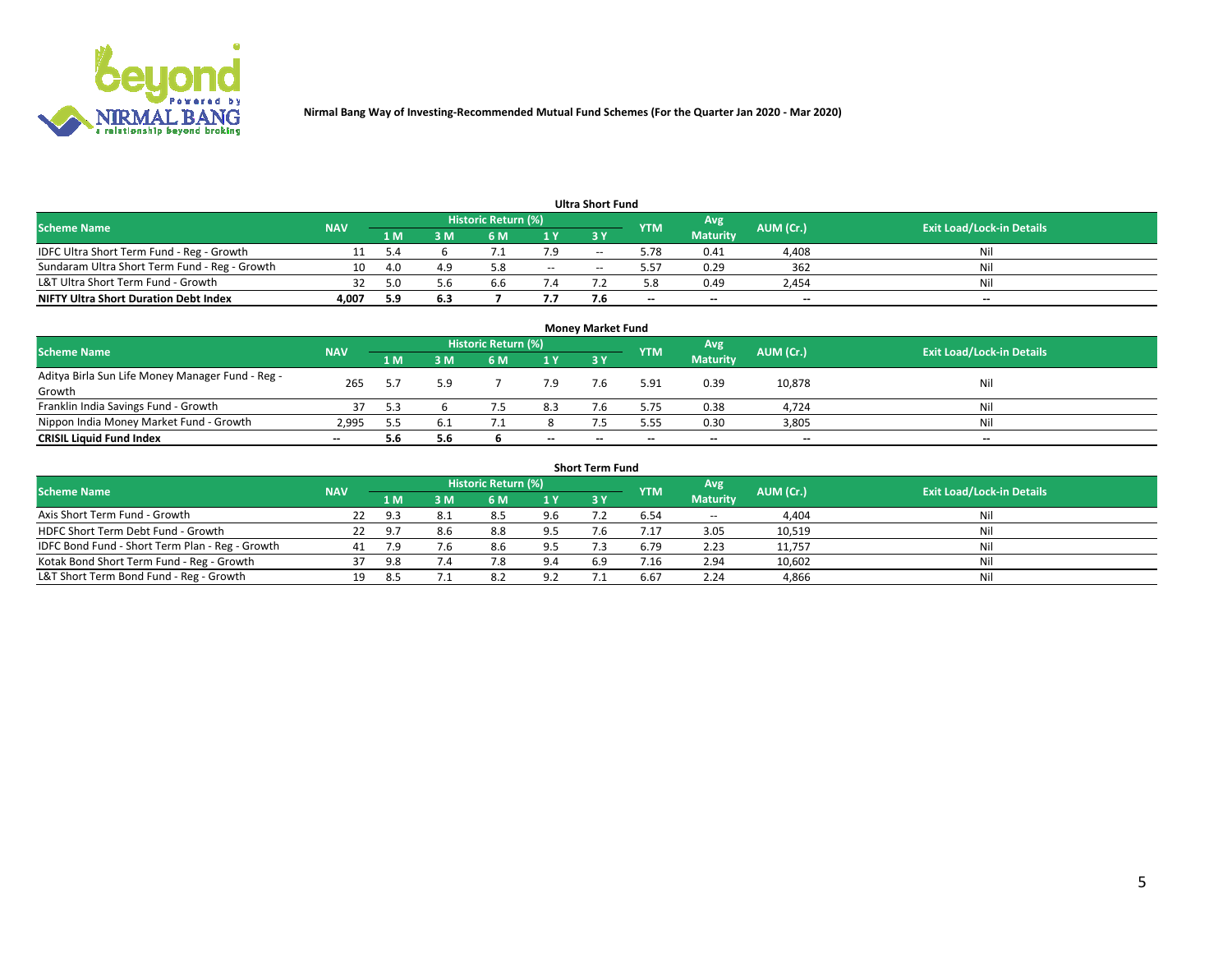

| <b>Low Duration Fund</b>                  |            |      |     |                     |                |     |            |                 |           |                                  |  |  |  |
|-------------------------------------------|------------|------|-----|---------------------|----------------|-----|------------|-----------------|-----------|----------------------------------|--|--|--|
| <b>Scheme Name</b>                        | <b>NAV</b> |      |     | Historic Return (%) |                |     | <b>YTM</b> | Avg             | AUM (Cr.) | <b>Exit Load/Lock-in Details</b> |  |  |  |
|                                           |            | 1 M  | ያ M | 6 M                 | 1 <sub>V</sub> | 3 Y |            | <b>Maturity</b> |           |                                  |  |  |  |
| Axis Treasury Advantage Fund - Growth     | 2.226      | b.r  | 6.8 |                     | 8.7            |     | 5.87       | $- -$           | 3,949     | Nil                              |  |  |  |
| Canara Robeco Savings Fund - Reg - Growth |            | -6.0 |     |                     |                |     | 5.98       | 0.90            | 1,112     | Nil                              |  |  |  |
| IDFC Low Duration Fund - Reg - Growth     | 28         | 6.4  |     |                     | 8.2            |     | 88.د       | 0.79            | 5,323     | Nil                              |  |  |  |

| <b>Banking &amp; PSU Bond Funds</b>            |            |       |    |                            |      |           |            |                 |           |                                  |  |  |  |
|------------------------------------------------|------------|-------|----|----------------------------|------|-----------|------------|-----------------|-----------|----------------------------------|--|--|--|
| <b>Scheme Name</b>                             | <b>NAV</b> |       |    | <b>Historic Return (%)</b> |      |           | <b>YTM</b> | Avg             | AUM (Cr.) | <b>Exit Load/Lock-in Details</b> |  |  |  |
|                                                |            | 1 M   | sм | 6 M                        | 71 Y | <b>3Y</b> |            | <b>Maturity</b> |           |                                  |  |  |  |
| HDFC Banking and PSU Debt Fund - Reg - Growth  | 1b.        | - Q 5 |    | 8.9                        | 9.9  |           | 7.24       | 3.05            | 4,848     | Ni                               |  |  |  |
| Kotak Banking and PSU Debt Fund - Reg - Growth | 46         |       |    |                            | 10.8 |           | 7.09       | 3.81            | 4,204     | Ni                               |  |  |  |
| IDFC Banking & PSU Debt Fund - Reg - Growth    |            | 90    |    |                            |      |           | 6.95       | 3.14            | 12.627    | Ni                               |  |  |  |

| <b>Corporate Bond Funds</b>                                                                                                          |       |      |     |     |      |            |      |                 |        |                                                         |  |  |  |
|--------------------------------------------------------------------------------------------------------------------------------------|-------|------|-----|-----|------|------------|------|-----------------|--------|---------------------------------------------------------|--|--|--|
| <b>Historic Return (%)</b><br>Avg<br>AUM (Cr.)<br><b>Exit Load/Lock-in Details</b><br><b>Scheme Name</b><br><b>NAV</b><br><b>YTM</b> |       |      |     |     |      |            |      |                 |        |                                                         |  |  |  |
|                                                                                                                                      |       | 1 M  | 8 M | 6 M | 1 Y  | <b>3 Y</b> |      | <b>Maturity</b> |        |                                                         |  |  |  |
| ICICI Prudential Corporate Bond Fund - Reg - Growth                                                                                  |       | 10.3 | 8.4 | 8.3 | 9.7  |            | 6.96 | 2.40            | 11,339 | Nil                                                     |  |  |  |
| L&T Triple Ace Bond Fund - Reg - Growth                                                                                              |       | 16.9 |     |     | 12.4 | 6.3        | 7.58 | 8.28            | 2,298  | If redeemed bet. 0 Month to 3 Month; Exit Load is 0.5%; |  |  |  |
| Kotak Corporate Bond Fund - Std - Growth                                                                                             | 2,651 | 8.0  | 7.6 | 8.6 | 9.4  |            | 6.82 | 1.72            | 4,418  | Nil                                                     |  |  |  |

| <b>Credit Risk Fund</b>                           |            |      |      |                            |     |    |            |                 |           |                                                           |  |  |  |
|---------------------------------------------------|------------|------|------|----------------------------|-----|----|------------|-----------------|-----------|-----------------------------------------------------------|--|--|--|
| <b>Scheme Name</b>                                | <b>NAV</b> |      |      | <b>Historic Return (%)</b> |     |    | <b>YTM</b> | 'Avg            | AUM (Cr.) | <b>Exit Load/Lock-in Details</b>                          |  |  |  |
|                                                   |            | 1 M  | 3 M  | 6 M                        | 1 Y | 3Y |            | <b>Maturity</b> |           |                                                           |  |  |  |
| <b>ICICI Prudential Credit Risk Fund - Growth</b> | 21         | 9.9  | 10.9 | 9.8                        | 9.4 |    | 9.44       | 2.28            | 12,126    | If redeemed bet. 0 Year to 1 Year; Exit Load is 1%;       |  |  |  |
| Kotak Credit Risk Fund - Reg - Growth             |            | 11.5 | 9.4  | د ۵                        | 8.9 |    | 8.94       | 2.70            | 5,043     | If redeemed bet. 0 Year to 1 Year; Exit Load is 1%;       |  |  |  |
|                                                   |            |      |      |                            |     |    |            |                 |           | If redeemed bet. 0 Month to 12 Month; Exit Load is 3%; If |  |  |  |
| SBI Credit Risk Fund - Growth                     |            |      |      |                            |     |    | 8.69       | 2.49            | 5,076     | redeemed bet. 12 Month to 24 Month; Exit Load is 1.5%; If |  |  |  |
|                                                   |            |      |      |                            |     |    |            |                 |           | redeemed bet. 24 Month to 36 Month; Exit Load is 0.75%;   |  |  |  |